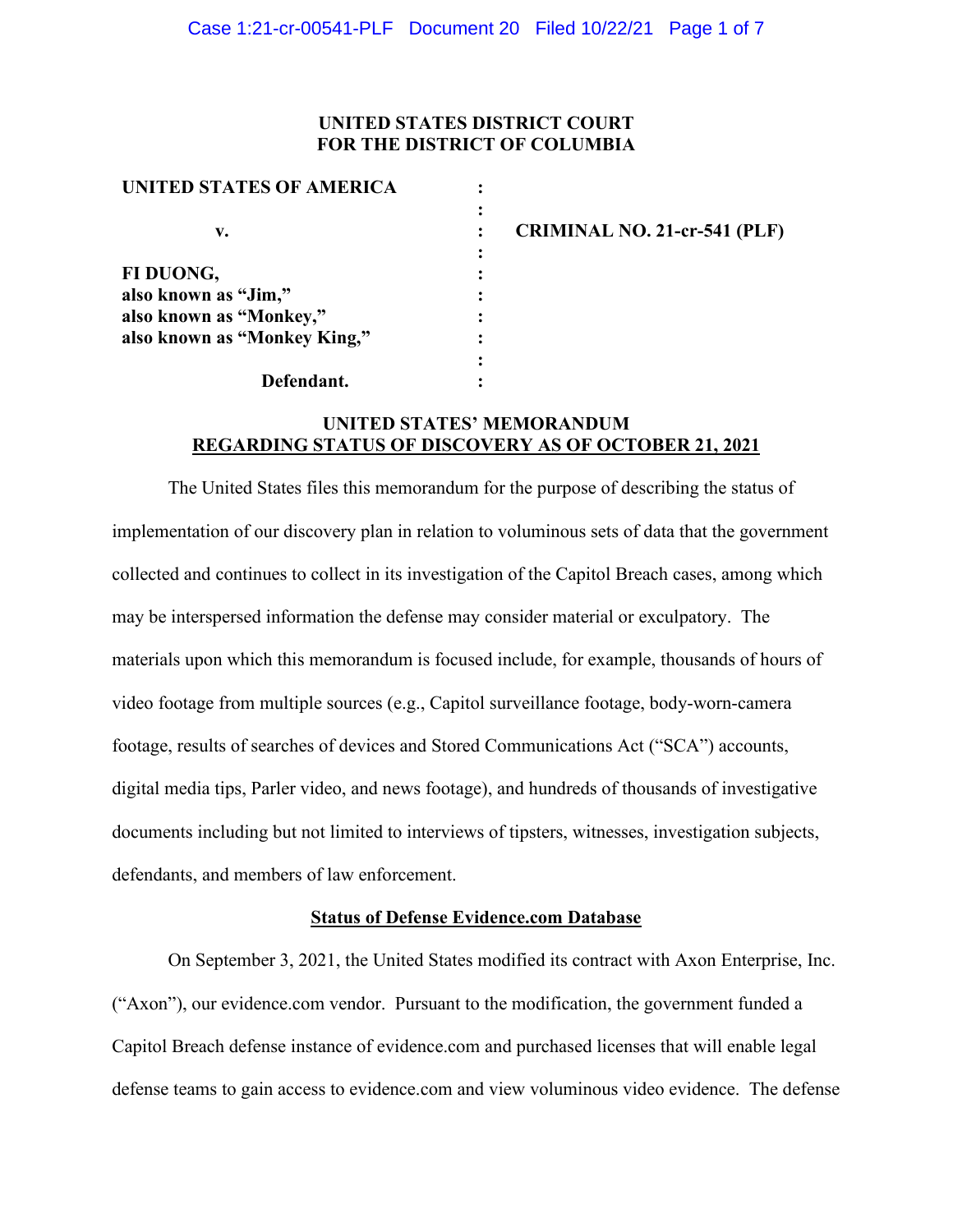#### Case 1:21-cr-00541-PLF Document 20 Filed 10/22/21 Page 2 of 7

instance is managed and administered by the Federal Public Defender for the District of Columbia ("FPD"), who is acting as the Discovery Liaison for defense counsel in Capitol Breach cases, and the government has no ability to log into or retrieve information from the defense instance.

In conjunction with the Defender Service's National Litigation Support Team, FPD created a structure for distributing and tracking evidence.com licenses for defense counsel. As of October 18, 2021, FPD has sent emails to all Capitol Breach defense counsel with instructions on how to request a license for the legal defense team to view videos in evidence.com. FPD also developed a "Quick Start Guide" that it simultaneously circulated to all Capitol Breach defense counsel, with instructions for registering an account, logging into evidence.com, and further describing how video discovery may be shared with their clients through the evidence.com platform consistent with the standard Capitol Breach protective order.

### **Status of Production of Video Footage**

The following video footage has been shared to the defense instance of evidence.com and is accessible to any Capitol Breach defense counsel who requests a license:

- 16,925 U.S. Capitol Police ("USCP") Closed Circuit Video ("CCV") files consisting of approximately 4,800 hours (over four terabytes) of footage from 515 cameras located inside the U.S. Capitol Visitor Center and on the Capitol grounds. To assist the defense in locating relevant USCP CCV, we have also produced (via USAfx) 15 camera maps of the interior of Capitol Visitor's Center and the interior of the Capitol.
- 1,676 Metropolitan Police Department ("MPD") body-worn-camera ("BWC") files consisting of approximately 1,600 hours of footage recorded by over 900 officers between 1:00 p.m. and 6:00 p.m. on January 6, 2021. To assist the defense in locating officers who may have recorded body-worn-camera footage at a particular location and time, we also produced (via USAfx) a spreadsheet created by the Discovery Team based on MPD radio Global Positioning Satellite records.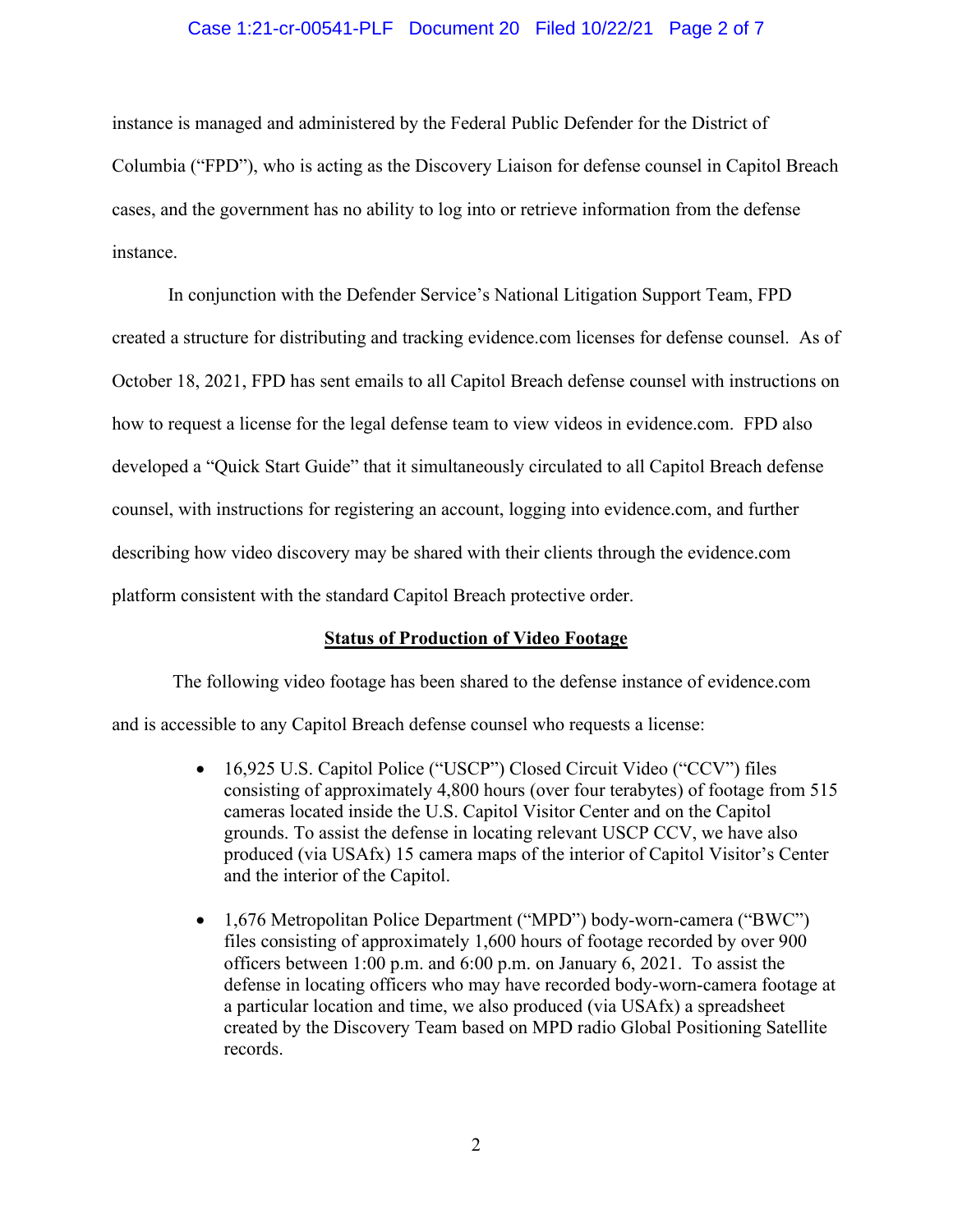## **Status of Defense Relativity Workspace**

On October 13, 2021, the United States modified its contract with Deloitte Financial Advisory Services, LLP ("Deloitte") to fund a Capitol Breach Relativity workspace and purchase licenses that will enable legal defense teams to gain access to the database. FPD is now consulting with Deloitte concerning the construction and organization of the defense workspace and creating a structure for distributing Relativity licenses to defense counsel. FPD will notify Capitol Breach defense counsel on how to obtain Relativity license access once the defense workspace is constructed and organized and is ready to be populated with documents.

# **Status of Production of Documents**

Since our last filing describing the status of discovery as of September 14, 2021, the following materials and a corresponding index have been made available for sharing with Capitol Breach defense counsel via USAfx:

- 42 files that consist of MPD internal investigation reports and exhibits (739 pages);
- 31 files consisting of digital exhibits to previously produced USCP Office of Professional Responsibility ("OPR") reports;<sup>1</sup> and
- USCP radio communications and draft transcripts.

# **Contents of Government Relativity Database**

Our Relativity database currently contains over 33,000 records from USCP, 23,000 records from MPD, and 56,000 records from the FBI's main Capitol Breach file (of which about 29,000 pertain to individual defendants and are likely to overlap with materials already produced in the specific cases to which they are most directly relevant).

<sup>&</sup>lt;sup>1</sup> On September 10, 2021, we made available via USAfx 35 files consisting of 28 reports from USCP OPR investigations of alleged wrongdoing by USCP officers on January 6, 2021.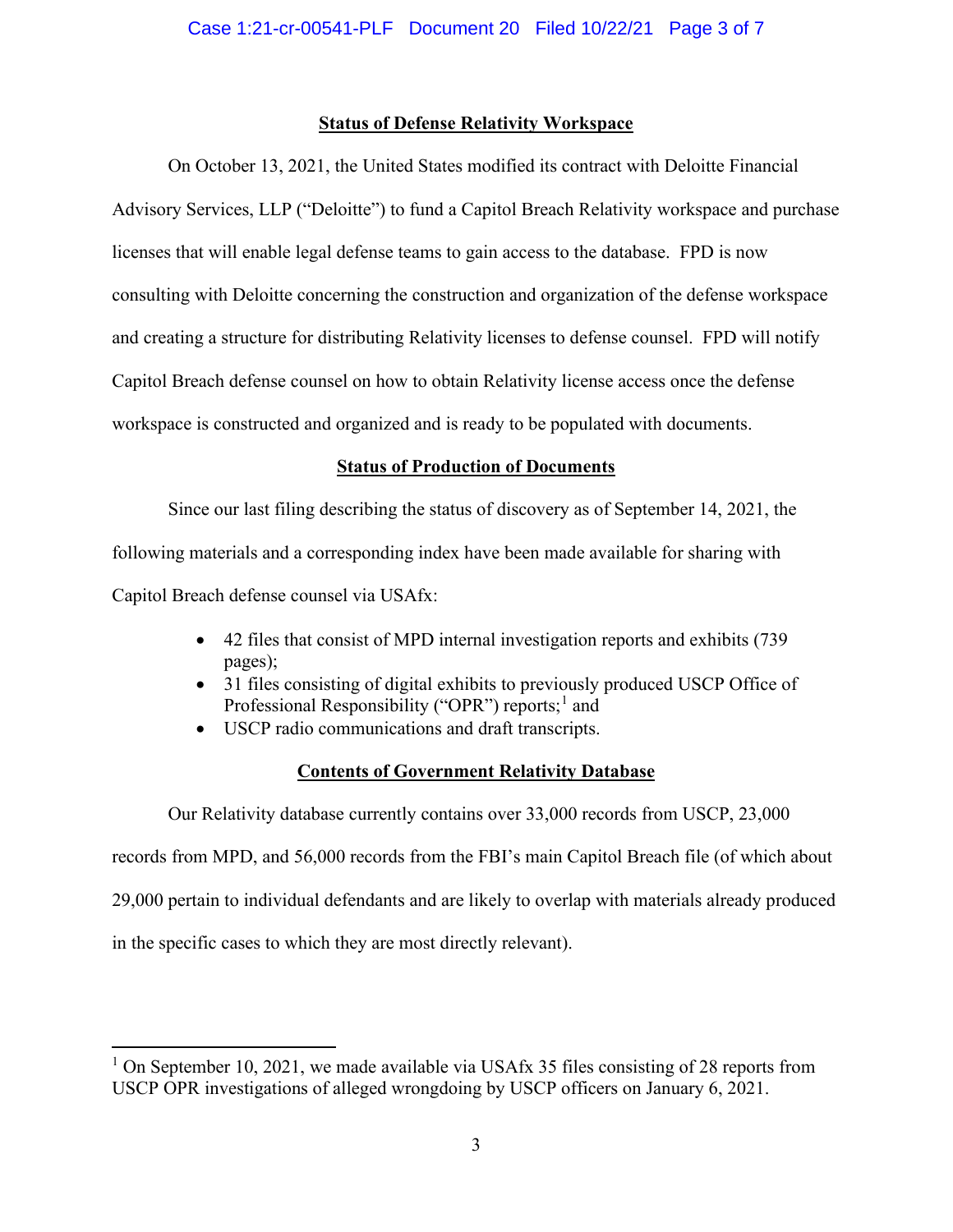## **Manner of Productions Going Forward**

In terms of the manner in which discovery will be produced going forward:

- We will continue to utilize evidence.com to produce voluminous video footage in all Capitol Breach cases.
- Until Relativity access is available to Capitol Breach defense counsel, limited productions such as those described above will continue to be made available to counsel via USAfx, as well as produced to the defense Relativity workspace.
- Once defense counsel have access to Relativity, it will become the primary method for producing voluminous documents. However, we will still continue to make organized productions and issue discovery letters to defense counsel describing materials that have been added to the defense database.
- Certain materials, because of their nature or volume, will only be produced to the defense Relativity workspace. E.g., case-specific discovery that has been provided in *other* defendants' cases and the results of searches of devices and SCA accounts. Those materials will become accessible to defense counsel once FPD distributes licenses for Relativity.

### **Incarcerated Defendants**

In collaboration with FPD, we have developed a proposal to increase access by incarcerated defendants to discovery materials by providing access to e-discovery (by providing limited evidence.com and Relativity access to inmates via wi-fi and increasing the number of computers available for discovery review). FPD and our office had a productive meeting with representatives from the D.C. Department of Corrections ("DOC") about the e-discovery proposal on Wednesday, October 20, 2021. At the meeting, representatives of DOC indicated they would explore with the Director whether a pilot e-discovery program consistent with our proposal, beginning with Capitol Breach defendants, may be implemented consistent with the DOC's security concerns and Internet capacity. We are meeting again on October 27, 2021, at which time we expect to obtain requested technical and logistical information from the DOC that would be essential to implementing our joint proposal.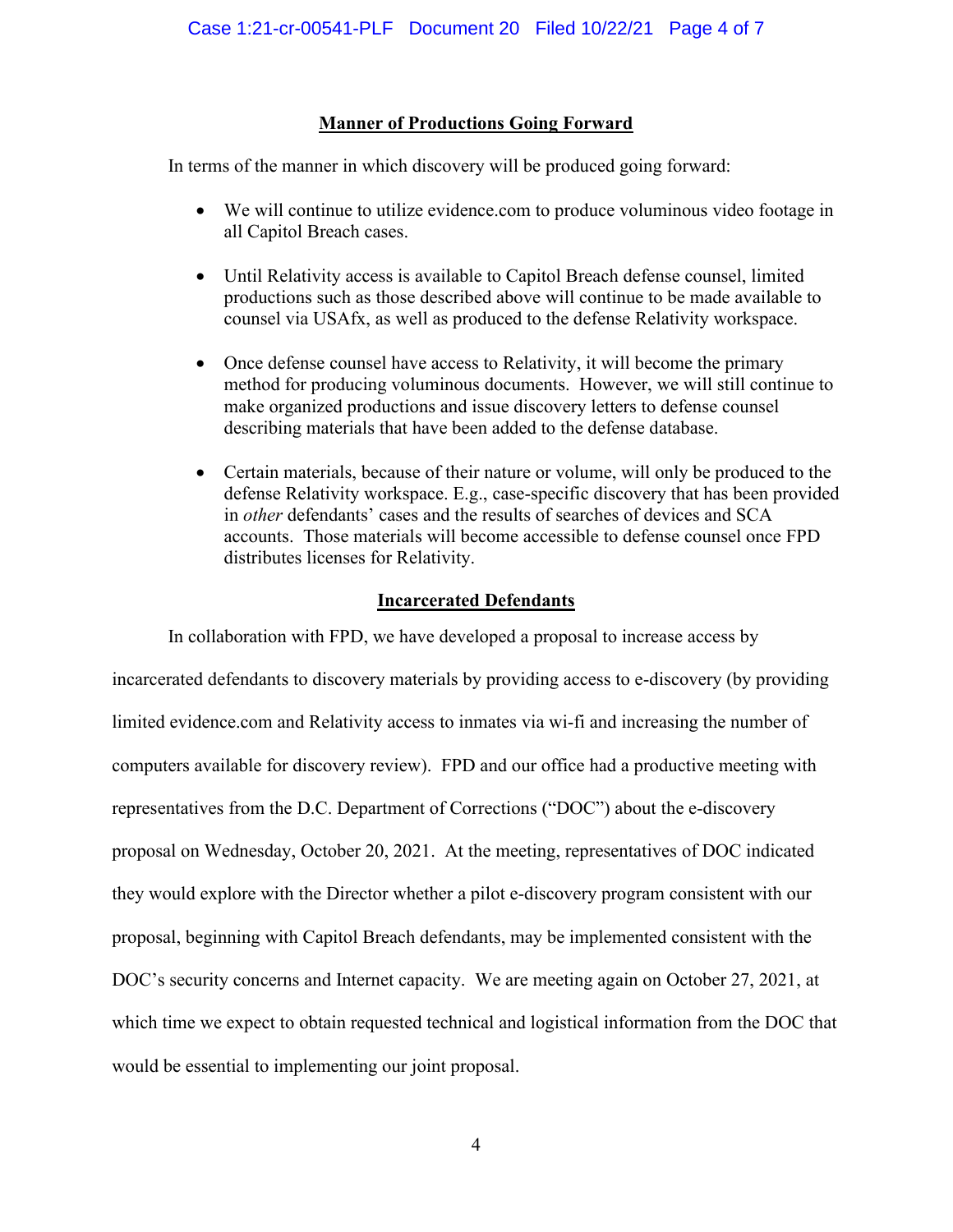Case 1:21-cr-00541-PLF Document 20 Filed 10/22/21 Page 5 of 7

We understand there are four defendants who are currently proceeding *pro se*, three of

whom are detained*.* We are currently developing a plan for access to voluminous materials by

*pro se* defendants and will inform the Court once we have finalized our approach, after

collaboration with FPD.

# **Future Productions**

Among the documents we expect future productions to include are:

- The remainder of USCP CCV (4,204 files), which is mainly comprised of footage that has been deemed Highly Sensitive, e.g., footage of the interior of the Capitol;<sup>2</sup>
- The remainder of MPD BWC footage (largely consisting of footage outside the 1:00 to 6:00 p.m. timeframe), and BWC footage from Arlington County Police (124 files), Fairfax County Police (24 files), Montgomery County Police (60 files), and Virginia State Police (48 files);
- U.S. Secret Service surveillance camera footage (143 videos);
- Video recordings made by officers of MPD's Electronic Surveillance Unit;
- Camera map for Capitol grounds;
- Supplemental exhibits to USCP OPR reports;
- USCP After Action Reports;
- MPD Aerial Surveillance Unit Photos;
- Permits for Demonstrations at the U.S. Capitol;
- Additional MPD internal investigation reports;
- MPD and Virginia State Police radio transmissions;
- Legal process pertaining to the collection of geolocation data from Google, Inc. and various additional providers;
- BWC Spreadsheet and zone maps (work product created to assist in review of BWC footage);
- Statements made by members of law enforcement during interviews arising out of the Capitol Breach investigation;
- Discoverable MPD, USCP and FBI records and memoranda currently (or shortly to be ingested) into Relativity;
- Case-specific discovery of other defendants (i.e., discovery already produced to the defendant for whom it is directly relevant, but which will be made accessible to all defendants);
- Results of searches of devices and SCA accounts; and

 $2$  To be clear, we are not producing via evidence.com footage that constitutes "Security Information" pursuant to 2 U.S.C. § 1979, i.e., the 17 hours of CCV footage that relate to the evacuation of Congressional Members. The disclosure of this footage will be handled separately.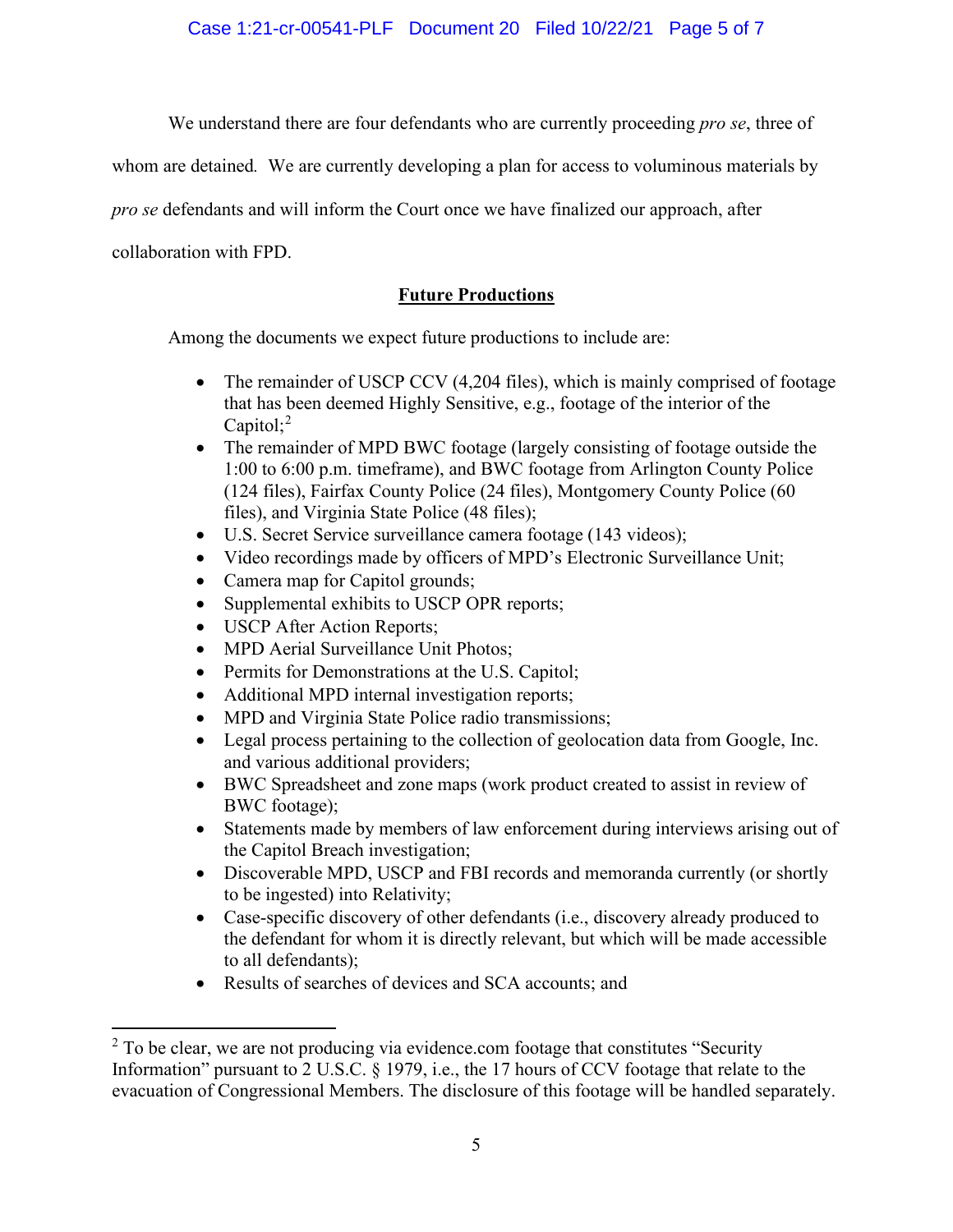• Custodial statements of (other) defendants.

# **Substantial Completion of Discovery**

We understand that the Court would like us to project when production of voluminous

materials will be substantially complete. As an initial matter, to reach the point where we can

assess a potential date of substantial completion, the government has taken and continues to

make substantial efforts, including:

- Appointing a Capitol Breach Discovery Coordinator in January;
- Assembling a Capitol Breach Discovery Team consisting of experienced attorneys, project managers, and litigation technology professionals;
- Collecting information from multiple sources involved in the response to and investigation of the Capitol Breach;
- Collaborating with FPD to develop a standard protective order for Capitol Breach cases;
- Identifying database solutions for making terabytes of video and documents accessible to hundreds of defendants, funding defense databases and obtaining licenses for all Capitol Breach defense counsel, and collaborating with FPD to execute these solutions;
- Reviewing specific discovery requests by defense counsel to ensure the appropriate materials are prioritized for production;
- Creating protocols and procedures to ensure that (a) case-specific discovery is provided, (b) defendants will receive complete copies of unscoped devices and SCA accounts upon request; (c) devices and SCA accounts are systematically filtered for attorney-client communications; and (d) relevant scoped data and custodial interviews will be uploaded to the government's discovery databases for production to all; and
- Creating proposals for increasing access to discovery by incarcerated defendants.

We will soon begin to load into Relativity several hundred thousand FBI records (a

substantial portion of which may not be directly related to any charged defendants). These materials that have been undergoing pre-processing to ensure, among other things, that any materials that might be subject to protection under Federal Rule of Criminal Procedure Rule 6(e) are segregated for processing internally. Once these documents are loaded in Relativity, we will be able to better assess and execute our plan for reviewing them and producing them in discovery. We are also currently engaged in a concerted effort to consolidate scoped search